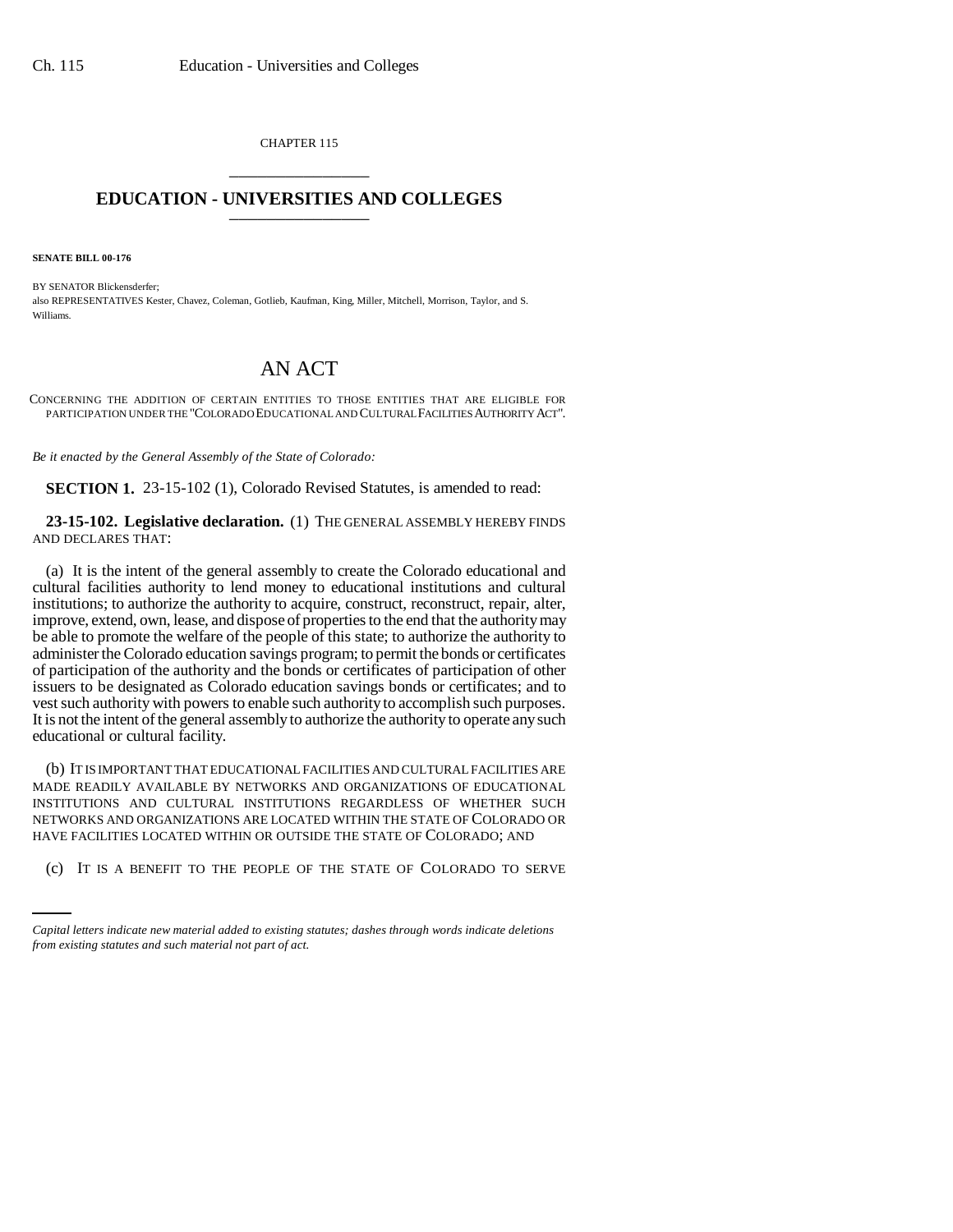MULTISTATE EDUCATIONAL INSTITUTIONS AND CULTURAL INSTITUTIONS SINCE EDUCATION-RELATED AND CULTURAL-RELATED EMPLOYMENT OPPORTUNITIES IN THIS STATE WILL BE CREATED AS A RESULT THEREOF.

**SECTION 2.** 23-15-103 (6.3) and (7) (a) and the introductory portion to 23-15-103 (8) (a), Colorado Revised Statutes, are amended, and the said 23-15-103 (8) (a) is further amended BY THE ADDITION OF A NEW SUBPARAGRAPH, to read:

**23-15-103. Definitions.** As used in this article, unless the context otherwise requires:

(6.3) (a) "Cultural institution" means any governmental, quasi-governmental, or nonprofit institution which THAT engages in cultural, intellectual, scientific, educational, or artistic enrichment. "Cultural institution" includes, without limitation, any aquarium, botanical society, educational society, historical society, library, museum, gallery, performing arts association or society, nonprofit sports association, committee, or governing body, scientific society, natural history society or organization, zoological society, society for western history and western culture, and any private nonprofit foundation, nonprofit association, or other entity which THAT is organized principally for the support and benefit of any of the foregoing.

(b) "CULTURAL INSTITUTION" ALSO INCLUDES ANY GOVERNMENTAL, QUASI-GOVERNMENTAL, OR NONPROFIT INSTITUTION, CORPORATION, ASSOCIATION, OR ORGANIZATION THAT, THROUGH ONE OR MORE AFFILIATES, DIRECTLY OR INDIRECTLY ENGAGES IN CULTURAL, INTELLECTUAL, SCIENTIFIC, EDUCATIONAL, OR ARTISTIC ENRICHMENT IN THIS STATE OR OUTSIDE THIS STATE IF:

(I) SUCH INSTITUTION, CORPORATION, ASSOCIATION, OR ORGANIZATION, OR AN AFFILIATE OF SUCH AN ENTITY, IS ENGAGED IN A FINANCING OR REFINANCING ON BEHALF OF A FACILITY WITHIN THIS STATE OR OUTSIDE OF THIS STATE; AND

(II) SUCH INSTITUTION, CORPORATION, ASSOCIATION, OR ORGANIZATION, OR AN AFFILIATE OF SUCH AN ENTITY, OPERATES A CULTURAL FACILITY WITHIN THIS STATE.

(c) "Cultural institution" does not include any institution primarily engaged in religious or sectarian activities.

 $(7)$  (a) (I) (A) "Facility", in the case of a participating educational institution, means any structure or building suitable for use as a housing facility, an instructional facility, an administration building, a research facility, a laboratory, a maintenance, storage, or utility facility, an auditorium, a dining hall, a food service and preparation facility, a mental or physical health care facility, a recreational facility, or a student center facility or any other structure or facility required or useful for the operation of an educational institution, including, but not limited to: Offices, parking lots and garages, and other supporting service structures; any equipment, furnishings, and appurtenances necessary or useful in the operation of a participating educational institution; and the acquisition, preparation, and development of all real and personal property necessary or convenient as a site or sites for any such structure or facility.

(B) "FACILITY", IN THE CASE OF A PARTICIPATING EDUCATIONAL INSTITUTION, ALSO